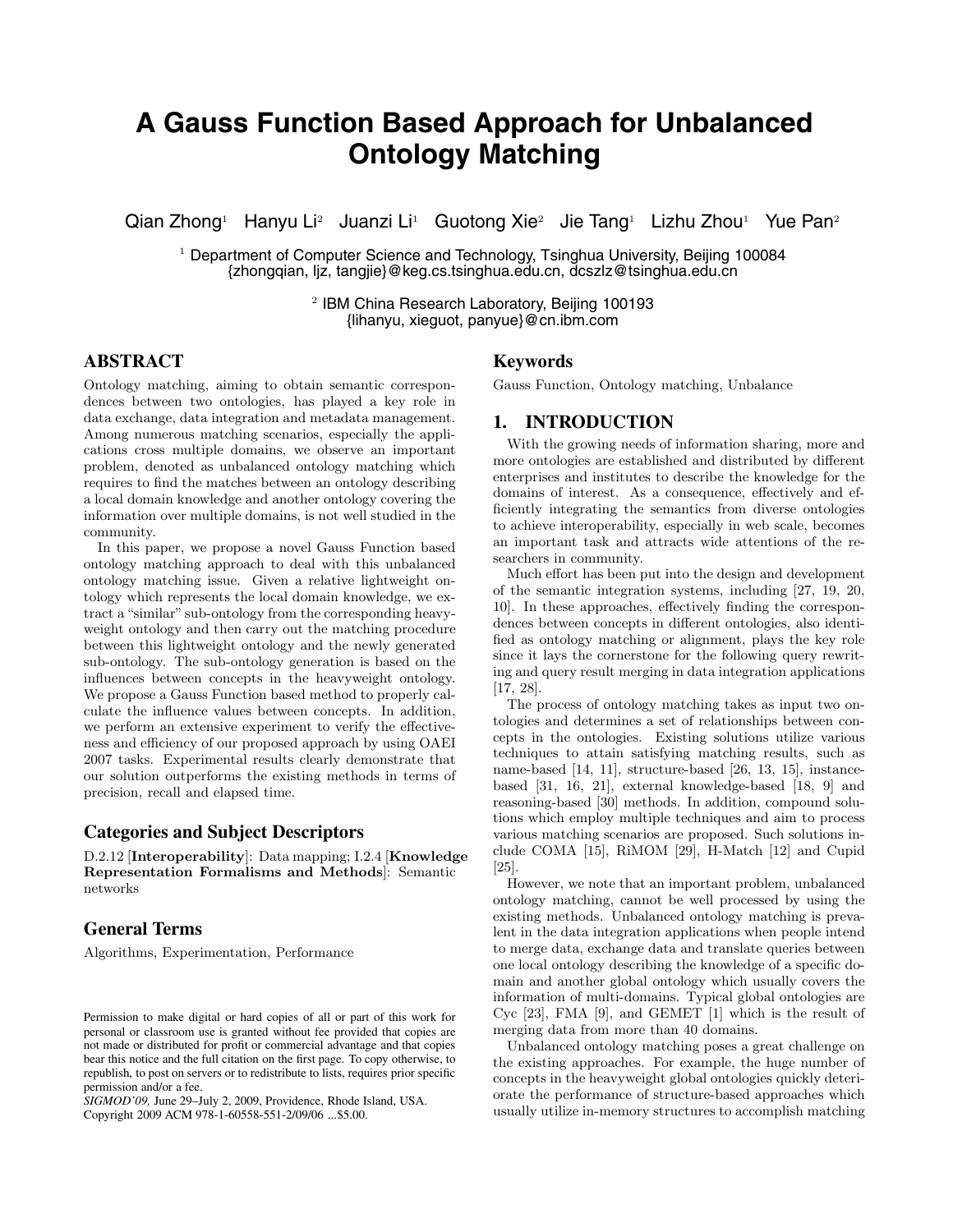

**Figure 1: Example of An Unbalanced Ontology Matching**

tasks. In addition, the heavyweight ontologies may contain a lot of noisy concepts which obstruct building correct correspondences between concepts.

Figure 1 shows an example of an unbalanced ontology matching. A local ontology, Automobile, introduces the information in automobile domain and contains concepts like Automobile, Manufacturer and Model, etc. In contrast, ontology *Travel* provides the data covering multiple domains, such as car and city. The matching task requires us to find the semantically equivalent concepts (correspondences) between two ontologies.

The simple way to obtain the correspondences in ontology Automobile and Travel is to employ a name-based solution, for example, edit-distance to compare the distances between the strings of concepts in the ontologies. However, since edit-distance does not take the semantics other than strings into account, an error like "Travel.Information<sup>1</sup> matches Automobile.Information very well" would be produced while the correct matching of Automobile.Information obviously is  $Travel. Description.$ 

The structure-based approaches use the ontology structures to reflect the relationships between concepts. For example, the similarity flooding approach [26] propagates the similarities between concepts to refine the matching results. It fixes the error match above due to the similarity propagation from the neighbor concepts. Concretely speaking, the high similarity score between Automobile.Automobile and  $Travel.Car$  can enhance the similarity between concepts Automobile.Information and Travel.Description. Similarly,  $Travel. Information$  is deleted from the matching result of Automobile.Information because of the low similarity between their neighbor concepts.

However, the structure-based solutions share a resourceconsuming problem. To propagate the similarities, similarity flooding [26] builds an in-memory graph in which the nodes contain pairs of concepts from the ontologies involved in the matching and iteratively updates the similarities of the nodes. This may lead to the memory overflow when processing the large-size ontologies. In our experiments, a matching task involving an ontology with more than 28,000 concepts cannot be successfully finished by using this method.

In this paper, we propose a novel approach to address the issue of unbalanced ontology matching. Our solution is motivated by the observation that given ontology Automobile, the matching concepts in *Travel* form a relatively small field (domain car) which describes the similar information as Automobile does. As a result, if such a small field could be successfully extracted from ontology  $Travel$ , then we can carry out the fine-grained solutions, such as similarity flooding [26], on this small field to gain better performance.

Concretely speaking, we first apply a simple yet fast matching method, e.g., a name-based approach, to find in the global ontology a set of concepts which possibly correspond to the concepts in the local ontology. Based on the concept set obtained, a sub-ontology which is maximally "similar" to

 $^{\rm 1}{\rm The\ first}$  and second parts denote the ontology and concept respectively.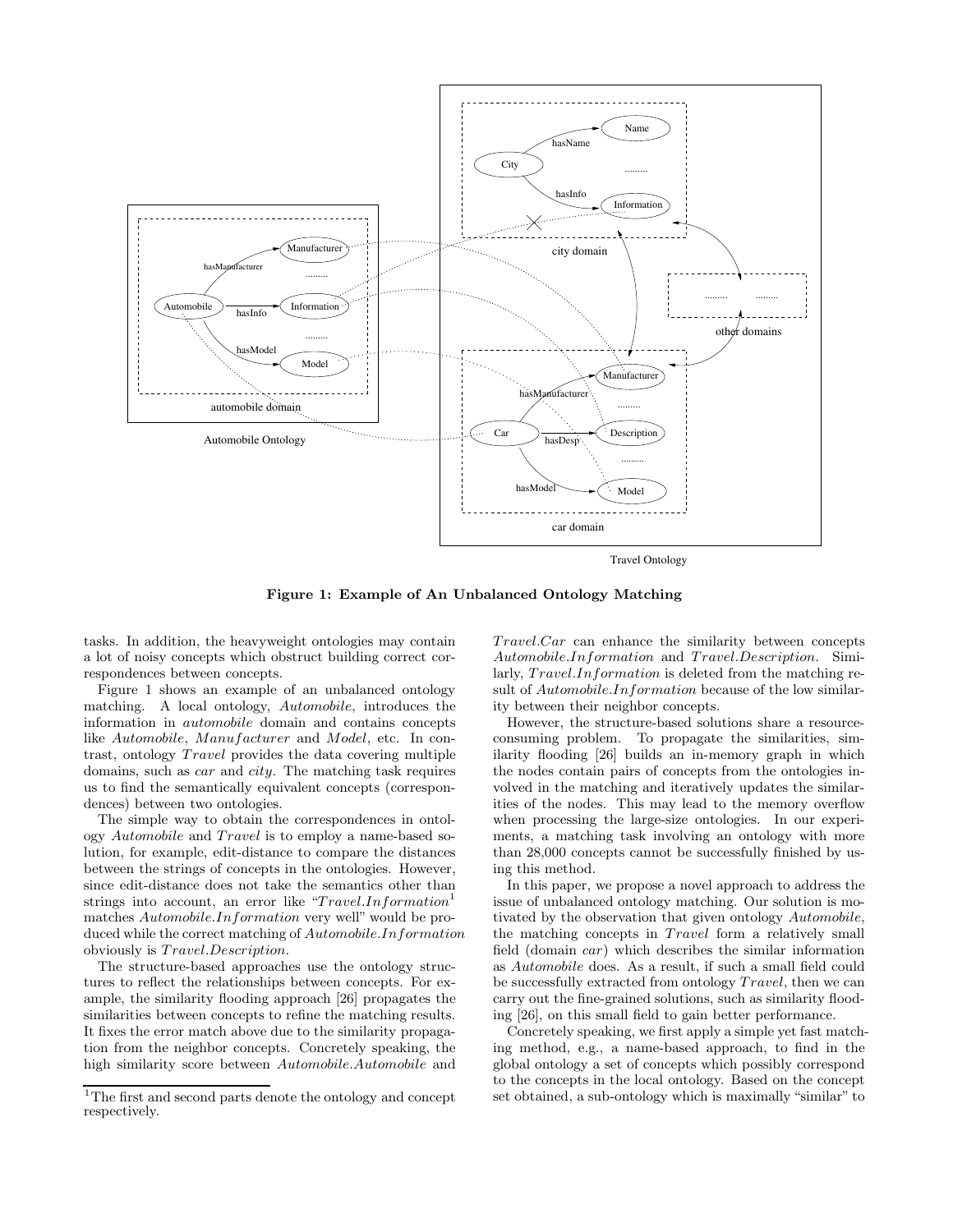the local ontology is extracted from the global one. Finally, a fine-grained matching method is carried out to obtain the final results.

In the procedure above, our proposed approach utilizes Gauss Function to calculate the relevance of one concept in the global ontology to the local ontology, and then determines whether this concept will occur in the later subontology construction. Since the size of constructed subontology (the number of concepts in ontology) is much less than that of the global ontology, our approach greatly improves the performance of unbalanced ontology matching in terms of precision, recall, and elapsed time. Experimental results based on datasets of OAEI [2] 2007 environment tasks clearly demonstrate it.

The rest of this paper is organized as follows. Section 2 gives the background knowledge. Section 3 describes our proposed method for unbalanced ontology matching. Section 4 presents the experimental results. Finally, we discuss related work in Section 5 and conclude in Section 6.

## **2. PROBLEM DEFINITION**

This part defines the problems related to ontology and ontology matching used in the paper.

## **2.1 Ontology**

An ontology usually provides a set of vocabularies to describe the information of interest. The major components of ontologies are concepts, relations, instances and axioms [29]. They are explained next respectively.

- 1. Concepts. A concept represents a set of entities or "things" within a domain. Concept is the core of ontology and a hierarchical structure could be used to organize concepts.
- 2. Relations. A relation describes the interaction between concepts. It is also called the property of a concept. Relations can be classified into two types: taxonomies that organize concepts in super or sub-concept hierarchy, such as  $rdfs : subClassOf$ , and associative relations that relate concepts beyond the hierarchy, for example, property rdfs : seeAlso. Like concepts, relations could be organized in a hierarchical structure.
- 3. Instances. Instances are the "things" represented by the concepts.
- 4. Axioms. Axioms are assertions in form of logic to constrain values for classes (concepts) or instances. For example, given concepts teacher and course, and relation teaches between them, an axiom may assert that one teacher instance must teach at least one course.

Among the components above, concepts, relations and axioms compose the schemas of ontologies. In this paper, we only take the matches between the concepts into account when executing ontology matching as many other approaches did. In addition, it is easy to understand that an ontology (schema) could be viewed as a directed graph where concepts and relations represent the vertexes and edges respectively.

**Example 1:** Consider the example shown in Figure 1. Concepts Automobile.Automobile and Automobile.Model are the vertexes in the graph representing ontology Automobile.

In addition, relation Automobile.hasModel between these two concepts is the edge connecting the corresponding vertexes.  $\Box$ 

## **2.2 Ontology Matching**

Given a source ontology  $O_1$ , a target ontology  $O_2$ , and a concept  $c_i$  in  $O_1$ , we call the procedure to find the semantically equivalent concepts  ${c_j}$  in  $O_2$  to  $c_i$  ontology matching, denoted as M. Formally, ontology matching M is represented as

$$
M(c_i, O_1, O_2) = \{c_j\}
$$

Furthermore, M could be extended to find the matches of a set of concepts  $\{c_i\}$ , which is denoted as

 $M({c_i}, O_1, O_2) = {c_i}$ 

or

$$
M(O_1,O_2)=\{c_j\}
$$

for short if  $\{c_i\}$  contain all concepts in  $O_1$ .

In this paper, we focus on addressing the unbalanced ontology matching issue. That is, the source is a relatively lightweight ontology and the target is a heavyweight one. In the rest of the paper, we use  $O_l$  and  $O_h$  to denote the source and target ontologies respectively.

**Example 2:** Given concepts Automobile.Information and Automobile.Model of lightweight ontology Automobile in Figure 1, the matching results of them in heavyweight ontology Travel are Travel. Description and Travel. Model respectively.

## **3. GAUSS FUNCTION BASED APPROACH**

This part introduces our proposed approach. We first explain the outline and then discuss the details of the solution.

## **3.1 Approach Overview**

Algorithm 1 shows the sketch of the solution. Given a lightweight ontology  $O_l$  and a heavyweight ontology  $O_h$ , we utilize a simple measure method to quickly calculate the similarities between  $O_h$  concepts and ontology  $O_l$ . Those concepts in  $O_h$  with a high similarity value to  $O_l$  would be put into a candidate concept set. After that, the relevances of these concepts to  $O_l$  are calculated and a sub-ontology  $O_s$  is correspondingly constructed from  $O_h$ . Finally, a finegrained method is performed to find the matching result  $M(O_l, O_s)$  and we output it as  $M(O_l, O_h)$ .

| <b>Algorithm 1 Ontology Matching</b>                                                                      |
|-----------------------------------------------------------------------------------------------------------|
| <b>Input:</b> Lightweight ontology $O_l$ , heavyweight ontology                                           |
| $O_{b}$ .                                                                                                 |
| <b>Output:</b> Matching result $M(O_l, O_h)$ .                                                            |
| 1. Select candidate concepts from $O_h$ based on the sim-<br>ilarities between $O_h$ concepts and $O_l$ . |
| 2. Construct a sub-ontology $O_s$ from $O_h$ according to<br>the relevances of concepts to $O_l$ .        |

3. Find the matching result  $M(O_l, O_s)$  between  $O_l$  and  $O_s$  and output it as  $M(O_l, O_h)$ .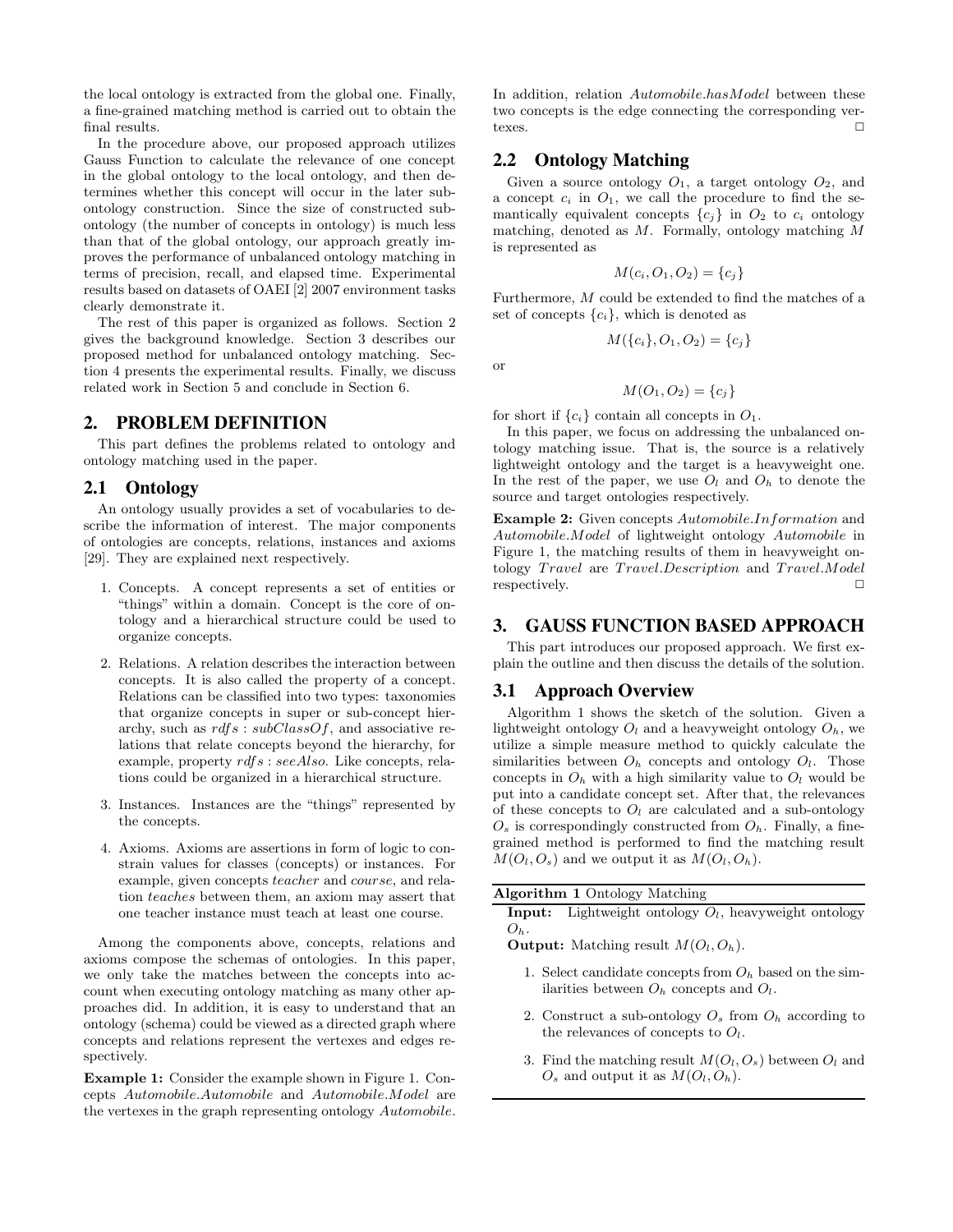# **3.2 Selecting Concepts from Heavyweight Ontology**

Concept selection from  $O_h$  are based on the similarities between concepts in  $O_l$  and  $O_h$  respectively. The similarity calculation process is straightforward (see Algorithm 2). A nested loop is carried out to obtain the similarity value  $s_{ij}$  between the concepts  $c_i$  and  $c_j$ , such that  $c_i$  and  $c_j$  are from  $O_h$  and  $O_l$  respectively. Next, all  $s_{ij}$  for  $c_i$  are summarized as similarity  $s_i$  between  $c_i$  and  $O_l$  if  $s_{ij}$  is greater than a threshold  $\alpha$  (Line 9, Algorithm 2). The purpose of this step is to obtain the similarity between  $c_i$  and  $O_l$ . Finally, concept c*<sup>i</sup>* is inserted into candidate set C based on the comparison between  $s_i$  and a threshold  $\beta$ .

| <b>Algorithm 2</b> Selecting Candidate Concepts from $O_h$ |  |  |  |
|------------------------------------------------------------|--|--|--|

|         |  | 1: <b>Input:</b> Lightweight ontology $O_l$ , heavyweight ontology |  |
|---------|--|--------------------------------------------------------------------|--|
| $O_h$ . |  |                                                                    |  |

2: **Output:** Concept set  $C = \{c_i\}$ ,  $c_i$  is the concept in  $O_h$ . 3:

```
4: let C be empty
```
5: **for all** concept  $c_i$  in  $O_h$  **do** 

6: **for all** concept  $c_j$  in  $O_l$  **do** 

| 7:  | calculate similarity $s_{ij}$ between $c_i$ and $c_j$ |  |
|-----|-------------------------------------------------------|--|
| 8:  | if $s_{ij} > \alpha$ then                             |  |
| 9:  | $s_i = s_i + s_{ij}$                                  |  |
| 10: | end if                                                |  |
|     | $11:$ end for                                         |  |
|     | 12: if $s_i > \beta$ then                             |  |
|     | 13: add $c_i$ to $C$                                  |  |
| 14: | end if                                                |  |
|     | $15:$ end for                                         |  |
|     |                                                       |  |

When calculating similarity  $s_{ij}$  between  $c_i$  and  $c_j$  (Line 7 in Algorithm 2), any matching method can be adopted if it satisfies the requirement of quick computation. Among a large number of candidates, the name-based approaches are the simplest and most common ones which compare the strings, such as names, labels or comments of the concepts. In this paper, we employ edit-distance and WordNet-based methods in the step. We then simply introduce these two techniques and interested readers can refer to [24] for more details.

**Edit-Distance.** Given two words (strings)  $w_i$  and  $w_j$ , the edit-distance between them is defined as

$$
edit\_distance(w_i, w_j) = \frac{|\{op_k\}|}{\max(length(w_i), length(w_j))}
$$

where  $|\{op_k\}|$  denotes a series of operations required to convert  $w_i$  to  $w_j$  (typical operations include character insertion, update and deletion), and length(w*i*) is the number of characters in w*i*. As a consequence, the edit-distance based similarity is given as

$$
s_{edit} = \frac{1}{1 + edit\_distance(w_i, w_j)}
$$

Consider two words "site" and "cite". The edit-distance between them is 0.25 since we can simply replace "s" with "c" (one operation). Then the corresponding similarity is computed as  $1/(1 + 0.25) = 0.8$ .

**WordNet.** The WordNet-based similarity value between

two words (strings) are defined as follows.

$$
s_{wordnet}(w_i, w_j) = \frac{2 \times \log p(s)}{\log p(s_i) + \log p(s_j)}
$$

In the formula above,  $s_i$  and  $s_j$  represent the corresponding nodes of words  $w_i$  and  $w_j$  in the WordNet semantic tree. And s denotes the first common ancestor node of s*<sup>i</sup>* and  $s_i$ . In addition,  $p(s_i)$  is computed as *count* $(s_i)/total$  where  $count(s_i)$  is the number of nodes in the subtree rooted at s*<sup>i</sup>* and total denotes the total number of nodes in the entire semantic tree.

For example, to calculate the WordNet-based similarity between "hill" and "coast", we find the most specific node "geological-information" that subsumes both "hill" and "coast" in the WordNet taxonomy tree. And then we have  $p(hill)$  = 0.0000189,  $p(geological_info) = 0.00176$  and  $p(coast) =$ 0.0000216. Finally, the similarity is equal to 0.59 by following the given formula.

In Algorithm 2, we calculate both WordNet-based and edit-distance similarities. If one of these two values is equal to 1, the similarity between two concepts  $(s_{ij})$  is then set to be 1 since one method is very confident about the equivalence of concepts (strings). Otherwise, the average value is adopted.

| Automobile<br>Travel | Auto | Manufacturer | Info | Model |
|----------------------|------|--------------|------|-------|
| Car                  |      | 0.27         | 0.05 | 0.24  |
| Manufacturer         | 0.27 |              | 0.29 | 0.31  |
| Description          | 0.05 | 0.04         | 0.45 | 0.19  |
| Model                | 0.37 | 0.31         | 0.24 |       |
| City                 | 0.26 | 0.23         | 0.23 | 0.22  |
| Name                 | 0.31 | 0.31         | 0.26 | 0.34  |
| Information          | 0.14 | 0.23         |      | 0.24  |

**Table 1: Similarity Matrix between Concepts in** Automobile and Travel

**Example 1:** This example explains how we select candidate concepts from ontology  $Travel$  when matching  $Travel$  with Automobile in Figure 1. We first calculate the similarities between any two concepts by using the methods introduced from ontology Automobile and Travel. The similarity matrix is shown in Table 1.

After that, the similarities between the concepts in  $Travel$ and  $O_{Automobile}$  are computed. Let threshold  $\alpha$  be 0.3 (Line 8 in Algorithm 2). The summarized results are shown below.

 $similarity(Car, O_{Automobile})=1$  $similarity(Manufacturer, O<sub>Automobile</sub>)=1.31$  $similarity(Description, O_{Automobile})=0.45$  $similarity(Model, O_{Automobile})=1.68$  $similarity(City, O_{Automobile})=0$  $similarity(Name, O_{Automobile})=0.96$  $similarity(Information, O_{Automobile})=1$ 

Assume threshold  $\beta$  is 0.4. Then we get the candidate set  $C$  which contains all the concepts above except  $Travel.City$  $2.$ 

<sup>2</sup>In our implementation of the approach, each calculated similarity  $s_i$  is divided by the maximum of them to normalize these similarities to the range  $[0,1]$ . This is to allow using fixed threshold values over different ontologies.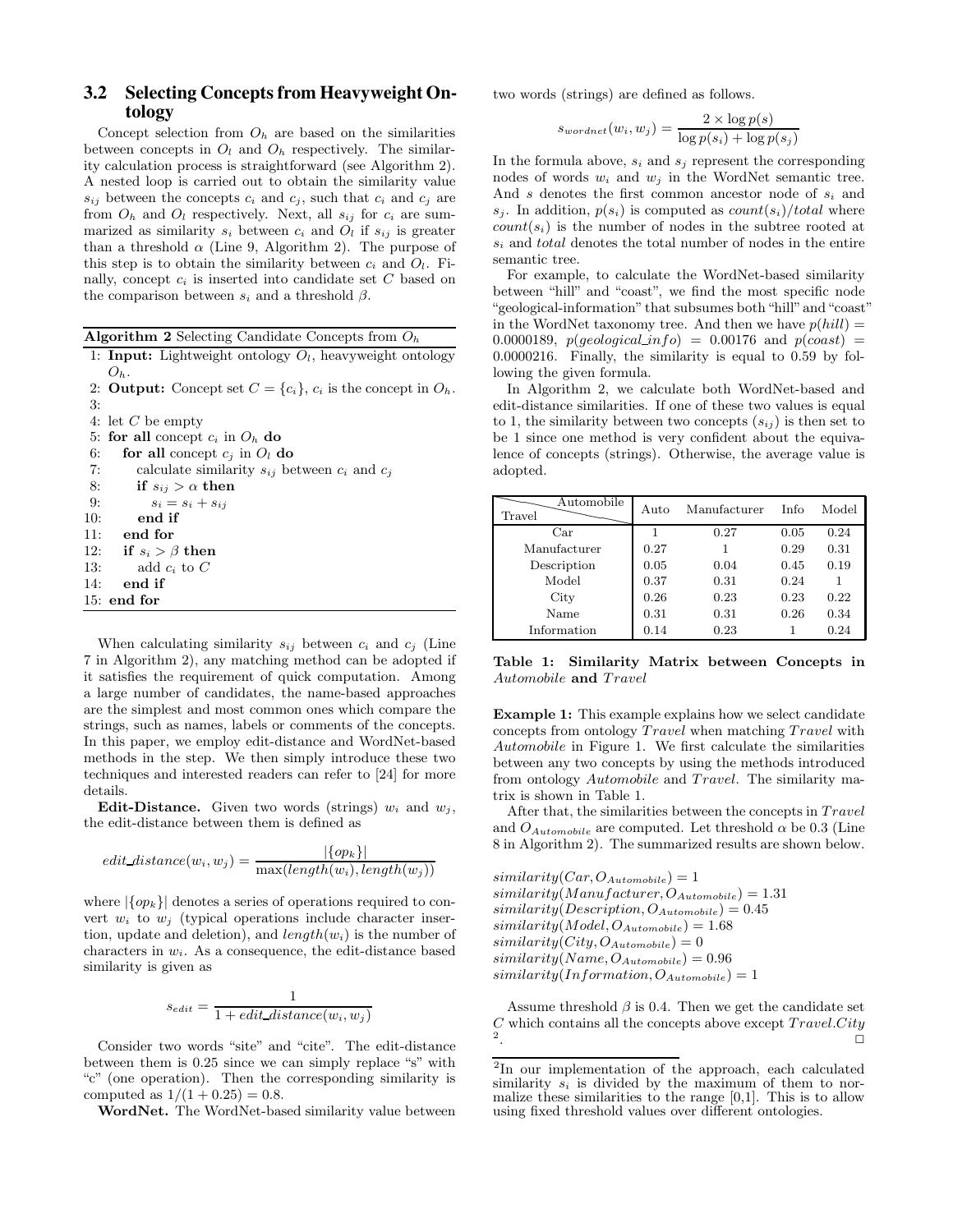## **3.3 Constructing Sub-ontologies**

This part describes the procedure of constructing from O*<sup>h</sup>* the sub-ontology which is semantically "similar" to  $O_l$ . The basic idea is that for each concept in set  $C(C)$  is generated in Algorithm 2), a relevance value which reflects how much the concept is related to  $O_l$  is computed. The calculated results then determine whether a concept will participate in the later construction of sub-ontology O*s*.

We observe two factors impact the relevance value of a concept to  $O_l$ . It is easy to understand that the first one is the similarity between this concept and  $O_l$ . In Example 1, Travel.*Model* is possibly the most relevant concept to ontology Automobile since the similarity value between them is the highest.

The second factor, influence, is how much the neighbors of this concept are related to  $O_l$  and how they propagate their similarities to this concept. Consider Example 1 again.  $Travel. Description$  is not as relevant as  $Travel. Information$ to ontology Automobile if only the similarity values are taken into account, since the former is 0.45 and the latter is 1. However,  $Travel. Description$  neighbors  $Trave. Car$ , Travel.Manufacturer and Travel.Model are highly related to ontology Automobile (based on the similarities). Since these neighbors are very close to *Travel.Description* in the graph, it is reasonable to deduce that  $Travel. Description$  is potentially relevant to ontology Automobile.

Precisely describing the influences between concepts is a tough task. One observation is that the influence effects must decrease with the increasing distance between concepts. Consider the fact that Gauss Function satisfies this requirement and it is widely used, such in statistics to describe the normal distributions, in signal processing and in physics to serve for depicting the interactions between atoms. We use Gauss Function to simulate the influence values between concepts in ontologies.

#### *3.3.1 Gaussian Function and Influence Computation*

A Gaussian Function is a function of the form

$$
f(x) = ae^{-(\frac{x-b}{\sigma})^2}
$$

where  $a, b$  and  $\sigma$  denote some real constants.



**Figure 2: Gauss Function**

Figure 2 shows an example of Gauss Function with dif-

ferent  $\sigma$  values. Note that when  $|x - b|$  is zero,  $f(x)$  has a maximum value. And when  $|x - b| \to \infty$ ,  $f(x) \to 0$ .

Following Gauss Function, we define the influence of concept  $c_j$  to  $c_i$ , denoted by  $\varphi_j(c_i)$ , as follows:

$$
\varphi_j(c_i) = s_j \times e^{-(|c_i - c_j|)^2} \ (i \neq j)
$$

In the formula above,  $s_j$  denotes the similarity of  $c_j$  to an ontology (in our approach,  $O_l$ ), and  $|c_i - c_j|$  is the distance between  $c_i$  and  $c_j$ , which is equivalent to the distance between their corresponding vertexes in the ontology graph, that is, the number of edges in the shortest path connecting two vertexes<sup>3</sup>.  $\sigma$  in Gauss Function is simply evaluated as 1. This formula shows the influence from  $c_j$  to  $c_i$ , and it can be observed that the influence value  $\varphi_j(c_i)$  decreases with the increasing distance.

#### *3.3.2 Collecting Relevant Concepts*

This part presents the method to collect relevant concepts from concept set  $C$  for constructing the sub-ontology. The collection standard is based on the relevances of concepts to ontology O*l*. Recall the relevance of a concept is determined by two factors, similarity value of the concept and influences from its neighbors. We define the relevance  $r_i$  of concept  $c_i$ in ontology  $O_h$  to  $O_l$  as

$$
r_i = s_i \times \varphi(c_i)
$$

while  $\varphi(c_i)$  denotes the summary of  $\varphi_j(c_i)$ 

$$
\varphi(c_i) = \Sigma \varphi_j(c_i)
$$

| <b>Algorithm 3 Collecting Relevant Concepts</b>                   |  |
|-------------------------------------------------------------------|--|
| 1: <b>Input:</b> Concept set C, ontology $O_h$ , ontology $O_l$ . |  |

2: **Output:** Updated set C.

3:

- 4: **for all** c*<sup>i</sup>* in C **do**
- 5: calculate relevance  $r_i$  of  $c_i$  ( $|c_i c_j| \leq 2$ ).
- 6: **if**  $r_i < \gamma$  then
- 7: remove  $c_i$  from  $C$ .
- 8: **end if**

9: **end for**

Algorithm 3 demonstrates the process to collect the relevant concepts which contribute to the later sub-ontology construction. For each  $c_i$  in  $C$ , we calculate its relevance  $r_i$ , and remove  $c_i$  from C if its  $r_i$  is small  $(r_i < \gamma, \gamma$  is a threshold) which indicates the concept is lowly relevant to O*l*. In this step, only the near neighbor concepts (distances  $\leq$  2) are considered for computing the influence values. This is because the value of  $e^{-9}$  (distance = 3) in Gauss Function is less than 1.23 ∗ 10*−*<sup>4</sup>, and ignoring those concepts with long distances will not affect the accuracy of relevance r*i*.

**Example 2:** Continue the results in Example 1. We calculate the relevance values of all concepts in C. The results (after normalization) are shown below.

 $relevance_{Car} = 1$ relevance*Manufacturer* = 0.42 relevance*Description* = 0.15  $relevance_{Model} = 0.53$ 

<sup>3</sup>In case that the vertexes are distributed in unconnected graphs, the distance is  $+\infty$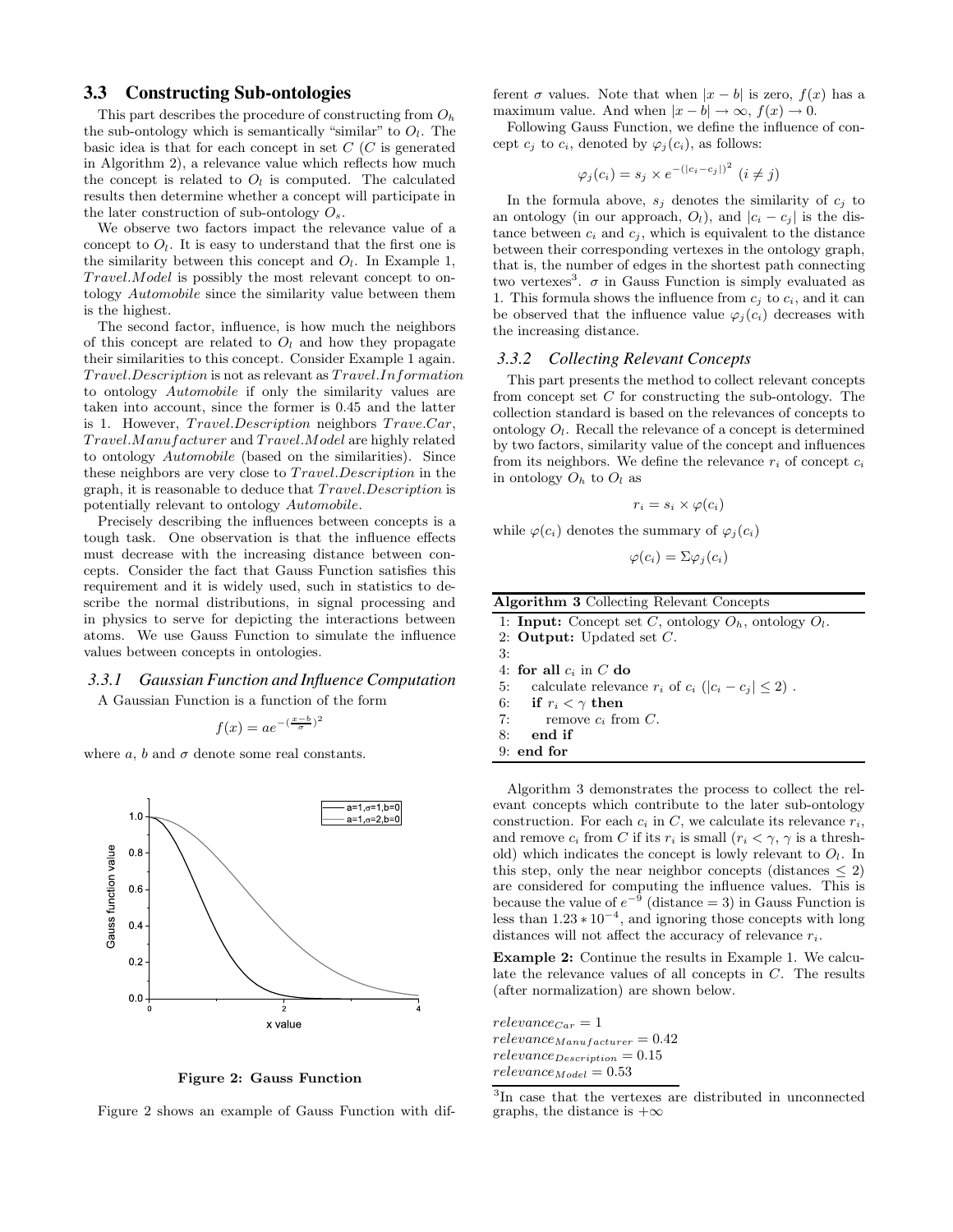$relevance_{Name} = 0.02$  $relevance_{Information} = 0.02$ 

Let  $\gamma$  be 0.05 (Line 6 in Algorithm 3). Then concepts Travel.Name and Travel.Information are removed from set  $C$ .

#### *3.3.3 Constructing Sub-ontology*

Based on the concepts remained in set  $C$ , we construct an ontology  $O_s$  which is "similar" to  $O_l$  in semantics.

|  |  |  |  | Algorithm 4 Constructing Sub-ontology $O_s$ |  |
|--|--|--|--|---------------------------------------------|--|
|--|--|--|--|---------------------------------------------|--|

1: **Input:** Ontology  $O_h$ , ontology  $O_l$ , concept set C

2: **Output:** Sub-ontology O*<sup>s</sup>* of O*<sup>h</sup>*

3: 4: generate a set of connected sub-graphs  ${g_i}$  from  $O_h$ . 5: calculate average vertex degree  $d_l$  of ontology  $O_l$ . 6: for all  $q_i$  do 7: calculate average degree d*<sup>i</sup>* of g*i*. 8: **if**  $|d_i - d_i| > \tau$  **then** 9: remove g*i*. 10: **end if** 11: **end for** 12: output remaining sub-graphs as ontology O*s*.

Algorithm 4 explains the procedure of the construction. We generate a set of connected sub-graphs  ${g_i}$  from ontology  $O_h$ . Each  $g_i$  must satisfy the following restrictions:

- All vertexes in  $g_i$  are the concepts in  $C$ .
- All edges in g*<sup>i</sup>* are relations from O*<sup>h</sup>* connecting concepts in  $C$ .
- g*<sup>i</sup>* is as big as possible (contains as many vertexes and edges as possible).

After obtaining the sub-graphs from  $O_h$ , we calculate the average vertex degree of  $O_l$  and compare it with that of each  $g_i^4$ . Those  $g_i$  whose degrees are greatly different from that of O*<sup>l</sup>* are deleted, since they are not the matching results due to the dissimilar structures. Finally, we merge all remaining sub-graphs and output the result as sub-ontology O*s*.

**Example 3:** We continue to process set C in Example 2 and build a sub-ontology which is equivalent to the graph shown in  $car$  domain of Figure 1.

## **3.4 Finding Matching Results**

After successfully constructing sub-ontology  $O_s$ , we then carry out a fine-grained method to discover the matches between  $O_l$  and  $O_s$ . Since the size of  $O_s$  is much smaller than that of  $O_h$ , any relatively accurate (even resourceconsuming) techniques, such as the structure-based solutions, can be used for the best matching results.

In Example 4 and our experiments, we employ similarity flooding [26] in this step. Similarity flooding [26] constructs an in-memory graph and utilizes iterative similarity computations to judge the correspondences. Follows we give a sketch of the method. More details could be found in [26].

- 1. Given two ontologies  $O_1$  and  $O_2$ , build a directed similarity graph  $G$  in which vertexes contain pairs of concepts in  $O_1$  and  $O_2$ . In addition, if both concepts in one vertex have the same relation (in two ontologies respectively) with the concepts in another vertex, an edge is then constructed between the two vertexes.
- 2. Assign a weight  $w_{ij}$  to each edge  $\langle v_i, v_j \rangle$  in G. The value of  $w_{ij}$  is set to be  $1/n$  where n is the out-degree of head vertex v*i*.
- 3. Associate a similarity  $s_i^0$  to each vertex  $v_i$ , which can be calculated by using other approaches, e.g., the namebased methods.
- 4. Compute  $s_i^{n+1}$  for each vertex  $v_i$  with the following formula

$$
s_i^{n+1} = s_i^n + \sum_j s_j^n \times w_{ij} + \sum_j s_j^n \times w_{ji}
$$

5. Repeat step 4, until the difference between  $s_i^n$  and  $s_i^{n+1}$ is less than a given threshold.

After obtaining the similarities between  $O_l$  and  $O_s$  by using similarity flooding, we output the results as  $M(O_l, O_h)$ . **Example 4:** We finally obtain the results as follows after carrying out similarity flooding.

 $M(Auto.Automobile, O_l, O_h) = {Travel.Car}$  $M(Auto.Manufacturer, O_l, O_h) = \{Travel.Manufacturer\}$  $M(Auto. Information, O_l, O_h) = {Travel. Description}$  $M(Auto.Model, O_l, O_h) = \{Travel.Model\}$ 

 $\Box$ 

# **4. EXPERIMENTS**

We present the details of experiments in this part.

#### **4.1 Experiment Setup**

We implement all solutions in Java and experiments are performed on a PC with AMD Athlon 4000+ dual core CPU(2.10GHz) and 2GB RAM. The operating system is Windows XP.

#### *4.1.1 Datasets*

We utilize OAEI [2] 2007 campaign datasets to perform our experiments. The three real-world ontologies contained in the datasets are listed below.

- 1. **GEMET:** The European Environment Agency GEMET ontology. It is a multi-language ontology. It involves more than 40 themes, such as agriculture, air, biology, climate, disasters, etc. Details could be found in [1, 3].
- 2. **AGROVOC:** AGROVOC thesaurus provided by Food and Agriculture Organization of the United Nations. It is a multilingual, structured and controlled vocabulary designed to cover the terminologies of all subject fields in agriculture, forestry, fisheries, food and related domains [4, 5].

<sup>&</sup>lt;sup>4</sup>Given a graph  $G = (V, E)$ , average vertex degree is defined as  $|E|/|V|$  while  $|E|$  and  $|V|$  denote the number of edges and vertexes in G respectively.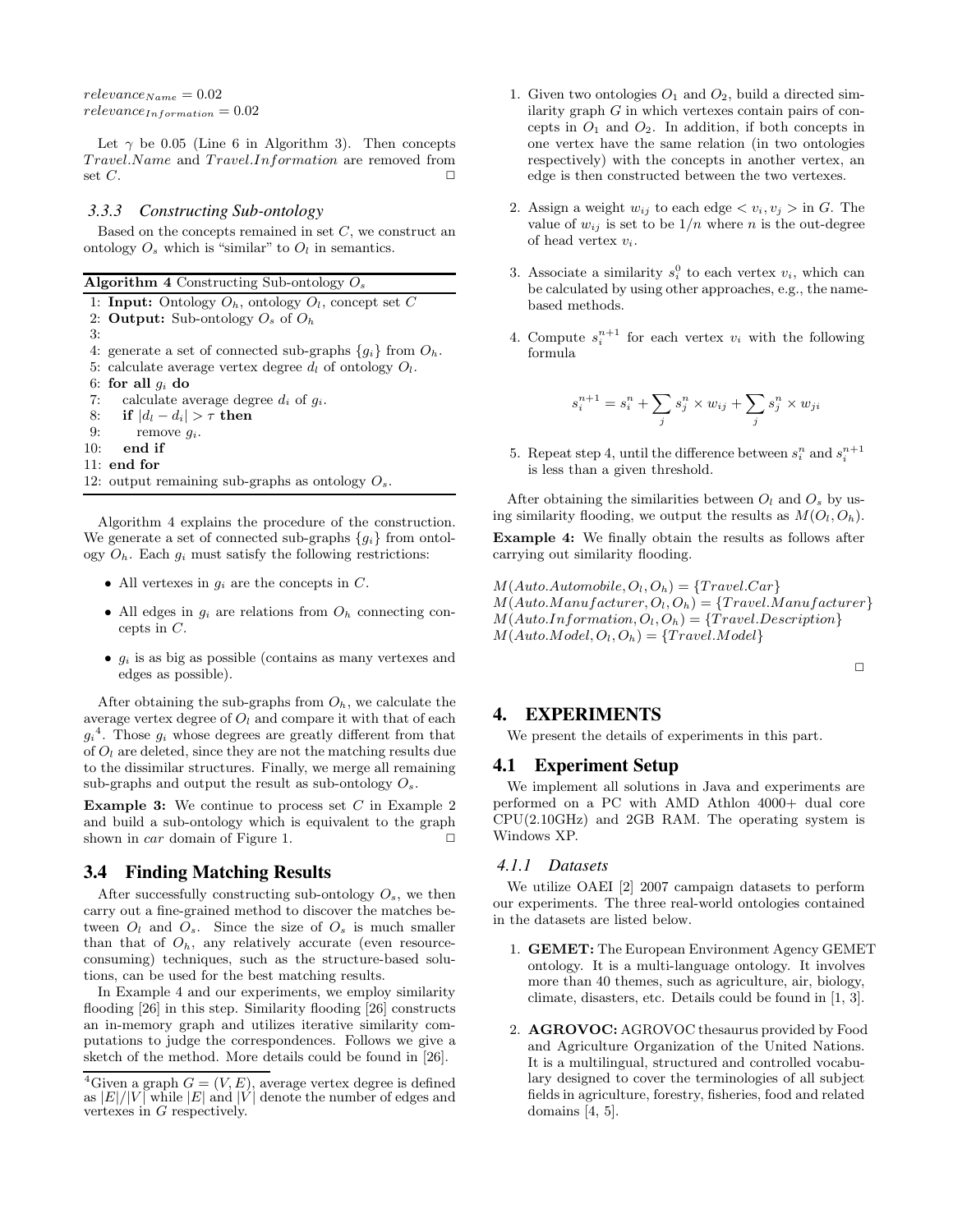| Ontology       | $t$ Concepts | Description Languages                                                                  | Average Degree |
|----------------|--------------|----------------------------------------------------------------------------------------|----------------|
| <b>GEMET</b>   | 5280         | bg. cs. da. de. el. en. en-US. es. et. eu. fi. fr. hu. it. nl. no. pl. ru. sk. sl. sv. | 8.09           |
| <b>AGROVOC</b> | 28439        | ar. cs. de. en. es. fr. hu. ja. pt. sk. th. zh.                                        | 2.98           |
| <b>NAL</b>     | 42326        | en.                                                                                    | $_{2.51}$      |

#### **Table 2: Characteristics of Datasets**

3. **NAL:** The Agricultural thesaurus released by the National Agricultural Library [6, 7]. It is an online vocabulary tool of agricultural terms in English and contains many agriculture related domains, including animals, livestock, economics, food, forest, etc.

Table 2 shows the characteristics of these ontologies.

#### *4.1.2 Performance Metrics*

We use *precision*, *recall*, *F1-Measure* and *elapsed time* to measure the performance of our proposed solution. They are defined next.

*Precision* (P). It is the percentage of the correct discovered matches in all discovered matches.

*Recall* (R). It is the percentage of the correct discovered matches in all correct matches.

*F1-Measure* (F1). F1 considers the overall result of precision and recall.

$$
F1 = \frac{2}{(1/R + 1/P)}
$$

*Elapsed Time* (T). It is the total runtime of a task.

## *4.1.3 Workload*

The OAEI 2007 environment task organizers also provide three sets of reference alignment samples as well as official "correct" matching results, GEMET-AGROVOC (correspondences between the concepts in these two ontologies), GEMET-NAL and NAL-AGROVOC. These samples are classified into different domains and serve for the various purposes, e.g., evaluating precision or recall<sup>5</sup>. Interested readers can download these reference alignment samples from [8].

Based on these samples, we build our matching tasks as shown in Table 3 (the first two columns). The task names are composed of original ontology names, task purposes and domain names of the concepts. For example, task  $qa$  p chem is to discover the matches between GEMET and AGROVOC, and it aims to test precision using the concepts in chemistry domain.

For each task in Table 3, we create a lightweight source ontology from the first ontology involved and use the second heavyweight ontology as the target. For example, a lightweight source ontology is constructed from ontology GEMET for task  $ga\_p\_chem$  in Table 3(a). The sources generated contain all necessary concepts and relations. Particularly, we extract from GEMET (for GEMET-AGROVOC and GEMET-NAL related tasks) and NAL the concepts occurred in the corresponding reference alignment samples and all their super and sub-class concepts. In addition, the relations connecting these concepts are reserved, such

| Task            | <b>Matches</b> |                 | Lightweight Source |  |  |
|-----------------|----------------|-----------------|--------------------|--|--|
|                 |                | <b>Concepts</b> | Average Degree     |  |  |
| ga p chem       | 14             | 46              | 4.67               |  |  |
| ga p geo        | 23             | 43              | 5.51               |  |  |
| ga p misc       | 28             | 89              | 4.28               |  |  |
| ga_p_tax        | 21             | 47              | 5.30               |  |  |
| ga p_nat        | 35             | 88              | 5.30               |  |  |
| ga prisk        | 21             | 63              | 4.52               |  |  |
| ga_r_agri       | 61             | 179             | 6.57               |  |  |
| ga r geo        | 87             | 172             | 6.47               |  |  |
| a)GEMET-AGROVOC |                |                 |                    |  |  |

| Task          | $\sharp$ Matches | Lightweight Source |                |
|---------------|------------------|--------------------|----------------|
|               |                  | $\sharp$ Concepts  | Average Degree |
| $gn\_p\_chem$ | 30               | 82                 | 5.43           |
| $gn_p$ geo    | 17               | 40                 | 5              |
| gn p misc     | 29               | 107                | 4.43           |
| gn p tax      | 15               | 33                 | 5.09           |
| gn_p_nat      | 23               | 67                 | 4.87           |
| gn_p_risk     | 30               | 95                 | 4.98           |
| gn r agri     | 61               | 182                | 6.55           |
| $gn_r$ geo    | 77               | 172                | 6.51           |

(b)GEMET-NAL

| Task      | <b>Matches</b> | Lightweight Source |                |  |
|-----------|----------------|--------------------|----------------|--|
|           |                | <b>Concepts</b>    | Average Degree |  |
| na p chem | 141            | 283                | 1.92           |  |
| na p geo  | 58             | 117                | 2.03           |  |
| na p_misc | 231            | 575                | 1.80           |  |
| na_p_tax  | 10             | 17                 | 2              |  |
| na_r_anim | 10             | 39                 | 2.36           |  |
| na_r_rod  | 24             | 46                 | 2.22           |  |
| na r oaks | 38             | 41                 | 1.95           |  |
| na r_eur  | 62             | 71                 | 3.44           |  |
| na r geo  | 58             | 101                | 2.14           |  |

(c)NAL-AGROVOC

#### **Table 3: Workload**

as *rdfs:subClassOf* and *rdfs:seeAlso*. The characteristics of generated source ontologies are given in the last two columns of Table 3.

#### *4.1.4 Approaches*

We implement the following approaches which employ the name or structure based matching solutions.

- **Name.** This is the method discussed in Section 3.2. We observe that most vocabularies occurred in the ontologies are the technical terms which are not covered by the WordNet semantic tree. As a result, only editdistance is used in our experiments when calculating similarities between strings.
- SimFlood. As mentioned before, similarity flooding [26] cannot be directly applied on the heavyweight ontolo-

<sup>5</sup>OAEI 2007 introduces that some domain experts are responsible for finding the "correct" matching results. In addition, OAEI 2007 environment tasks include narrow matches, broad matches and exact matches while we only use exact match samples. This is because we define the ontology matching as "find the semantically equivalent concepts" in Section 2.2.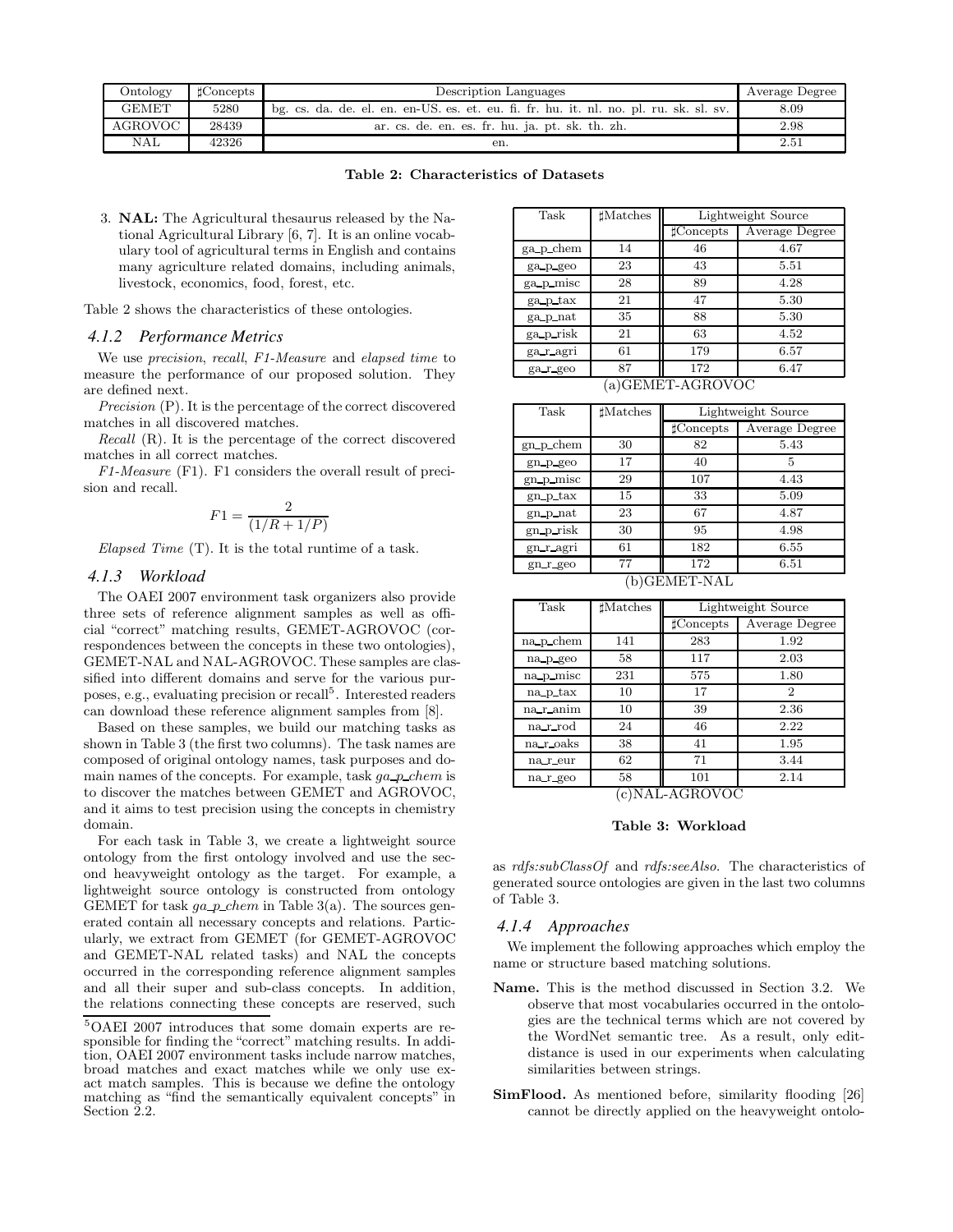gies due to the memory constraints. Instead, we implement a simplified similarity flooding  $(SimFlood)$ .  $SimFlood$  calculates the similarities between concepts first using Name, and then propagates the similarities in an order of similarity values (from high to low).  $SimFlood$  propagates similarities only once, that is, only calculates  $s^1$  in the step 4 of similarity flooding (Section 3.4). This thus avoids building an entire inmemory graph.

- **Name-Gauss-SimFlood.** This is our proposed solution, where we adopt Name and  $SimFlood$  in the first and third steps in Algorithm 1 respectively.
- **Name-Gauss-Flood.** This approach is similar to Name- $Gauss-SimFlood$  except that we use entire similarity flooding algorithm[26] in the last step of Algorithm 1.

# **4.2 Effects of Constructing Sub-Ontologies**

This part explores the effectiveness and efficiency of constructing sub-ontologies. We use  $Name-Gauss-Flood$  approach.

| Task             | $Size(O_h)$ | $Size(O_s)$ | $Ratio(Size(Os)/Size(Oh))$ |  |  |
|------------------|-------------|-------------|----------------------------|--|--|
| ga p_chem        |             | 276         | 0.010                      |  |  |
| ga_p_geo         |             | 268         | 0.009                      |  |  |
| ga_p_misc        |             | 520         | 0.018                      |  |  |
| ga_p_tax         | 28439       | 302         | 0.011                      |  |  |
| ga_p_nat         |             | 519         | 0.018                      |  |  |
| ga prisk         |             | 399         | 0.014                      |  |  |
| ga_r_agri        |             | 1039        | 0.037                      |  |  |
| ga r geo         |             | 976         | 0.034                      |  |  |
| Average          |             | 537         | 0.019                      |  |  |
| (a)GEMET-AGROVOC |             |             |                            |  |  |

| Task           | $Size(O_h)$ | $Size(O_s)$ | $Ratio(Size(Os)/Size(Oh))$ |  |  |
|----------------|-------------|-------------|----------------------------|--|--|
| $gn\_p\_chem$  |             | 1027        | 0.024                      |  |  |
| $gn_p$ geo     |             | 530         | 0.013                      |  |  |
| gn p misc      |             | 1248        | 0.029                      |  |  |
| gn p tax       |             | 445         | 0.011                      |  |  |
| gn_p_nat       | 42326       | 829         | 0.020                      |  |  |
| gn_p_risk      |             | 1117        | 0.026                      |  |  |
| gn_r_agri      |             | 2074        | 0.049                      |  |  |
| $gn$ $r$ $geo$ |             | 2059        | 0.049                      |  |  |
| Average        |             | 1166        | 0.028                      |  |  |
| GEMET-NAL<br>b |             |             |                            |  |  |

| Task          | $Size(O_h)$ | $Size(O_s)$ | $Ratio(Size(Os)/Size(Oh))$ |  |  |
|---------------|-------------|-------------|----------------------------|--|--|
| na p chem     |             | 1576        | 0.055                      |  |  |
| na p geo      | 28439       | 662         | 0.023                      |  |  |
| na p_misc     |             | 3021        | 0.106                      |  |  |
| na p tax      |             | 103         | 0.004                      |  |  |
| na r_anim     |             | 264         | 0.009                      |  |  |
| na_r_rod      |             | 313         | 0.011                      |  |  |
| na roaks      |             | 270         | 0.009                      |  |  |
| na_r_eur      |             | 406         | 0.014                      |  |  |
| na r geo      |             | 540         | 0.019                      |  |  |
| Average       |             | 795         | 0.028                      |  |  |
| c)NAL-AGROVOC |             |             |                            |  |  |

**Table 4: Sub-ontology Sizes**

Table 4 compares the sizes of sub-ontology O*<sup>s</sup>* and target ontology  $O_h$ . It can be found that the sizes of  $O_s$  are much

| Task            | Total | Step1 | Step2 | Step3 | Step 2/Total |
|-----------------|-------|-------|-------|-------|--------------|
| ga_p_chem       | 321   | 287   | 1.36  | 33    | 0.0042       |
| ga p geo        | 278   | 254   | 1.07  | 23    | 0.0038       |
| ga p misc       | 628   | 509   | 4.96  | 114   | 0.0079       |
| ga p tax        | 357   | 312   | 2.19  | 43    | 0.0061       |
| ga_p_nat        | 767   | 618   | 7.77  | 141   | 0.0101       |
| ga prisk        | 549   | 474   | 3.02  | 72    | 0.0055       |
| ga r agri       | 1285  | 836   | 24.55 | 424   | 0.0191       |
| ga_r_geo        | 1129  | 811   | 15.70 | 302   | 0.0139       |
| Average         | 664   | 513   | 7.57  | 144   | 0.0088       |
| a)GEMET-AGROVOC |       |       |       |       |              |

| Task        | Total | Step1 | Step2 | Step3          | Step2/Total |
|-------------|-------|-------|-------|----------------|-------------|
| $gn_p$ chem | 711   | 699   | 0.49  | 12             | 0.0007      |
| gn_p_geo    | 346   | 341   | 0.4   | 5              | 0.0012      |
| gn_p_misc   | 915   | 891   | 0.54  | 23             | 0.0006      |
| gn_p_tax    | 227   | 225   | 0.40  | $\overline{2}$ | 0.0017      |
| gn p nat    | 618   | 609   | 0.458 | 9              | 0.0007      |
| gn_p_risk   | 792   | 774   | 0.569 | 17             | 0.0007      |
| gn_r_agri   | 1549  | 1457  | 0.876 | 91             | 0.0006      |
| $gn_r$ geo  | 1339  | 1270  | 0.743 | 68             | 0.0006      |
| Average     | 812   | 783   | 0.56  | 28             | 0.0009      |
| b)GEMET-NAL |       |       |       |                |             |

| Task          | Total | Step1 | Step2  | Step3 | Step2/Total |
|---------------|-------|-------|--------|-------|-------------|
| na p_chem     | 2183  | 1941  | 40.48  | 202   | 0.0185      |
| na p geo      | 1267  | 1216  | 7.82   | 43    | 0.0062      |
| na p misc     | 5491  | 4522  | 140.45 | 829   | 0.0256      |
| na p tax      | 148   | 147   | 0.37   | 1     | 0.0025      |
| na_r_anim     | 358   | 351   | 1.12   | 6     | 0.0031      |
| na_r_rod      | 249   | 245   | 0.64   | 3     | 0.0026      |
| na_r_oaks     | 428   | 421   | 0.95   | 6     | 0.0022      |
| na r eur      | 1064  | 1035  | 3.17   | 26    | 0.0030      |
| na_r_geo      | 1929  | 1870  | 4.63   | 54    | 0.0024      |
| Average       | 1457  | 1305  | 22.18  | 130   | 0.0073      |
| c)NAL-AGROVOC |       |       |        |       |             |

**Table 5: Elapsed Times (in Seconds)**

smaller than that of  $O_h$ . For example, in task  $ga\_p\_chem$ (the first in Table 4), there are 276 concepts remained in subontology  $O_s$ . Compared with 28439 concepts in  $O_h$ , more than 99% concepts in  $O_h$  are successfully removed during the construction of sub-ontology. In addition, the average ratios of sub-ontology size to target ontology size for three sets are 0.019, 0.028 and 0.028 respectively. This clearly reveals the effectiveness of constructing sub-ontologies.

Table 5 gives the elapsed times of our solution over all tasks. Three steps in the table correspond to the major steps of the approach shown in Algorithm 1, i.e., selecting concepts, constructing sub-ontologies and finding matching results. It can be observed that the elapsed times of constructing sub-ontologies (step2) are marginal compared to that of other two steps. For example, the average values of step2/total are all less than 0.01 for three sets of tasks, showing the efficiency of constructing sub-ontologies.

## **4.3 Comparative Experiments**

In this part, we compare our proposed approach with other existing solutions in terms of precision, recall, F1 and elapsed time.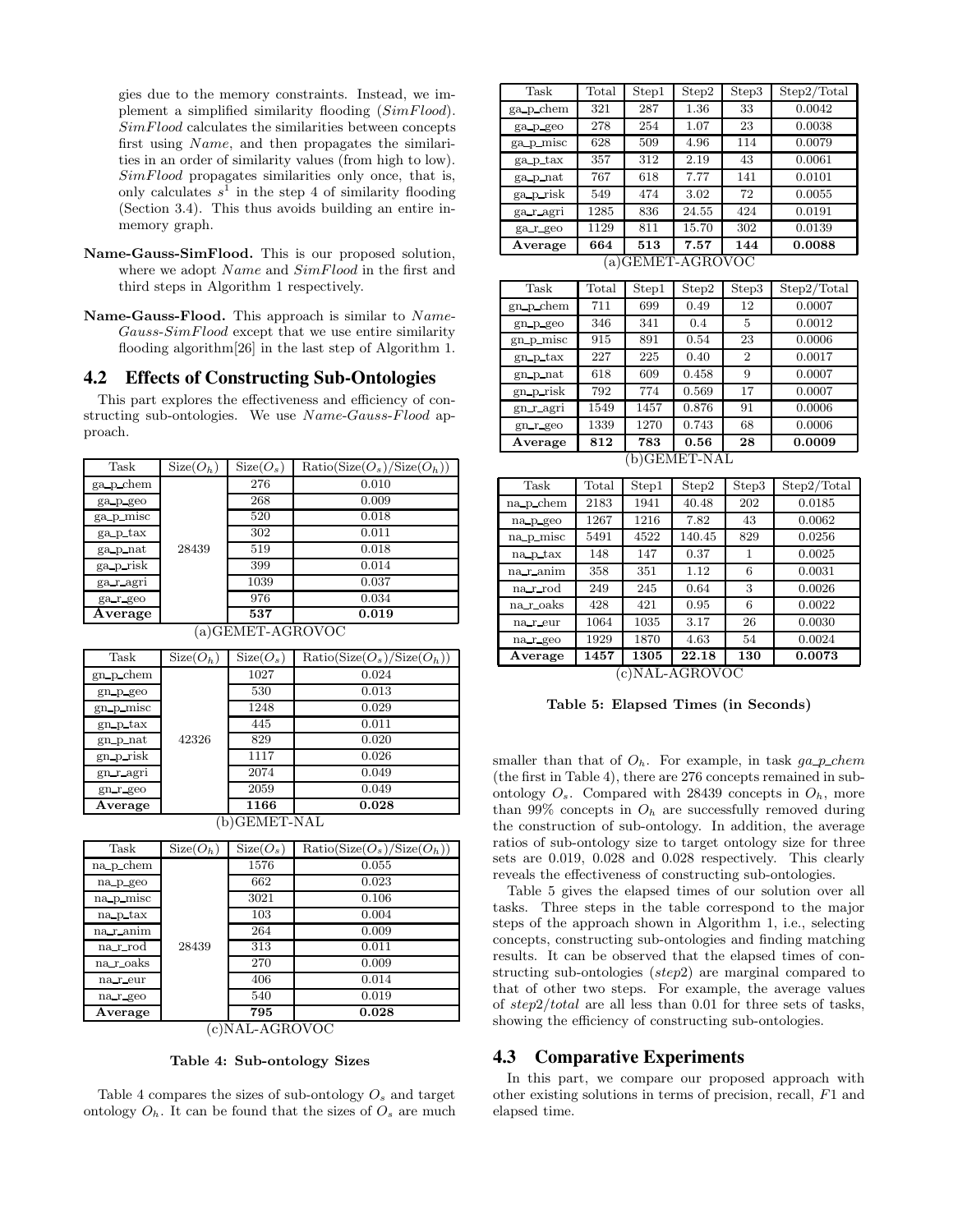#### *4.3.1 Precision*

This part evaluates the precisions of four approaches. Figure 3 shows the comparison results of all related tasks. Note that the last item in each sub-figure is an overall precision value of tasks involved in the corresponding datasets. The overall precision value is defined as a weighted average value as follows:

$$
P_{overall} = \sum w_i P_i, \ \ w_i = \frac{m_i}{\sum m_i}
$$

where  $P_i$ ,  $w_i$  and  $m_i$  denote precision, weight and number of matches of a task (number of matches is shown in Table 3).

We note that in our experimental environments, Name performs better in precision than  $SimF$  lood but worse in recall (see Figure 3(a) and Figure  $4(a)$ <sup>6</sup>. And our proposed solution, Name-Gauss-SimFlood which is composed of both Name and  $SimFlood$  techniques, has better overall precision values in all three sets of tasks. This is contributed to the introduction of Gauss Function based influence calculation which results in an accurate yet small-size sub-ontology. Moreover, this sub-ontology makes it plausible to employ the similarity flooding method (Name-Gauss-Flood), leading to the better precision performance (see overall values in Figure  $3(b)$  and  $(c)$ ).

#### *4.3.2 Recall*

Similarly, we define an overall recall value as

$$
R_{overall} = \sum w_i R_i
$$

where  $w_i$  is same as that in overall precision definition and  $R_i$  denotes the recall value of one task.

The recall comparison results are shown in Figure 4. As expected, the proposed Name-Gauss-Flood method performs best over three sets of tasks. This also proves the significance of sub-ontology construction.

#### *4.3.3 F1 Measure*

Figure 5 summarizes the results of precisions and recalls, and shows the evaluated  $F1$  values. It is not surprising that Name-Gass-Flood has the best performance since both its overall precisions and recalls outperform others.

#### *4.3.4 Elapsed Time*

Figure 6 illustrates the elapsed times of four methods. In all three sets of tasks, the times consumed by Name-Gauss-SimFlood and Name-Gauss-Flood approaches are almost same to that of Name solution. This is because the first step in Name-Gauss-SimFlood/Name-Gauss-Flood employs the same method as Name does. Besides that, the elapsed times of the following two steps are trivial compared to that in the first step (see Table 5). As a result, the comparable performances on elapsed times are expected.

#### **4.4 Summary**

We summarize the experimental results as follows.

1. The Gauss Function based approach can filter out most noisy concepts from the heavyweight ontology by using the influences defined between concepts. As a result,

 $^6\!$  Usually precision and recall contradict each other. This is similar to the relationship between false positive and false negative.



**Figure 3: Precision**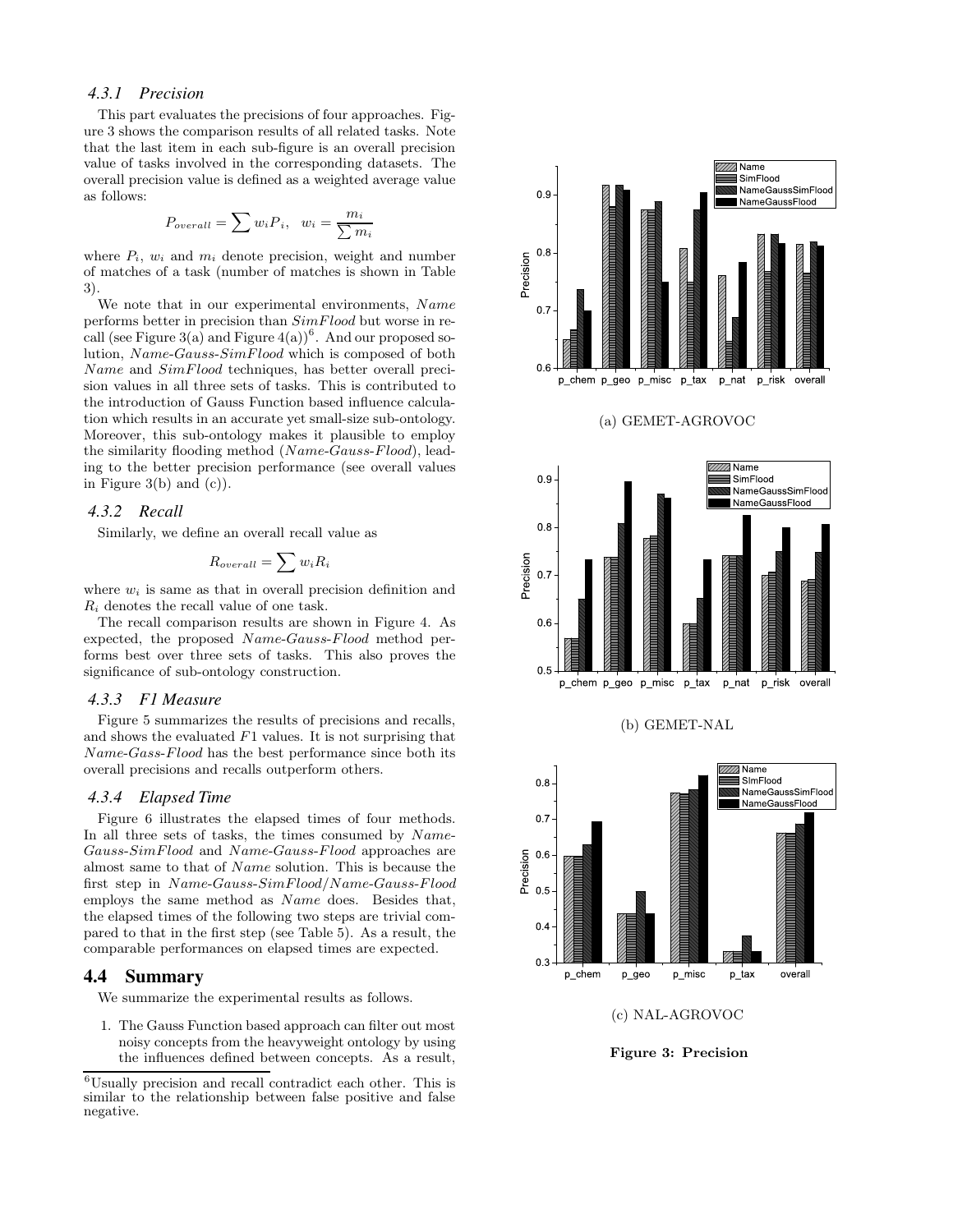



(b) GEMET-NAL



**Figure 4: Recall**



**Figure 5: F1 Measure**

our solution improves the precision scores of matching tasks.

- 2. In addition, our method successfully identifies the most relevant concepts in the target ontologies, leading to the constructions of sub-ontologies similar to the source ontologies. Therefore, it greatly improves the recall values.
- 3. Finally, the sub-ontology constructions are proved to be effective and efficient. This brings the comparative elapsed time performance to other solutions.

# **5. RELATED WORK**

In this section, we review the research efforts that are related to this paper. The existing research works could be classified into the several categories below.

# **5.1 Name-based Approaches**

The name-based approaches are the simplest solutions. They use names, labels or comments of concepts in the ontologies to suggest the semantic correspondences. Among them, one class of approaches, called string-based approaches, utilize the string structures to help identify the relationships between concepts. In [14], various string-based matching techniques, including edit-distance and token-based functions, e.g., Jaccard similarity and TF IDF, are compared. Another class of name-based methods employ Natural Language Processing (NLP) techniques to assess the similarities. An example is [11] which proposes a similarity calculation method by using thesaurus WordNet.

# **5.2 Structure-based Approaches**

The structure-based techniques consider the structures of ontologies when generating matches. Some of them utilize the property information, for example, data types associated with concepts, to identify the similarities. For instance, [22] uses the cardinalities of properties to match concepts.

Other solution, like similarity flooding [26], creates a similarity propagation graph according to the structures of ontologies involved in matching tasks and iteratively computes similarities. Besides, [13] converts ontology matching to a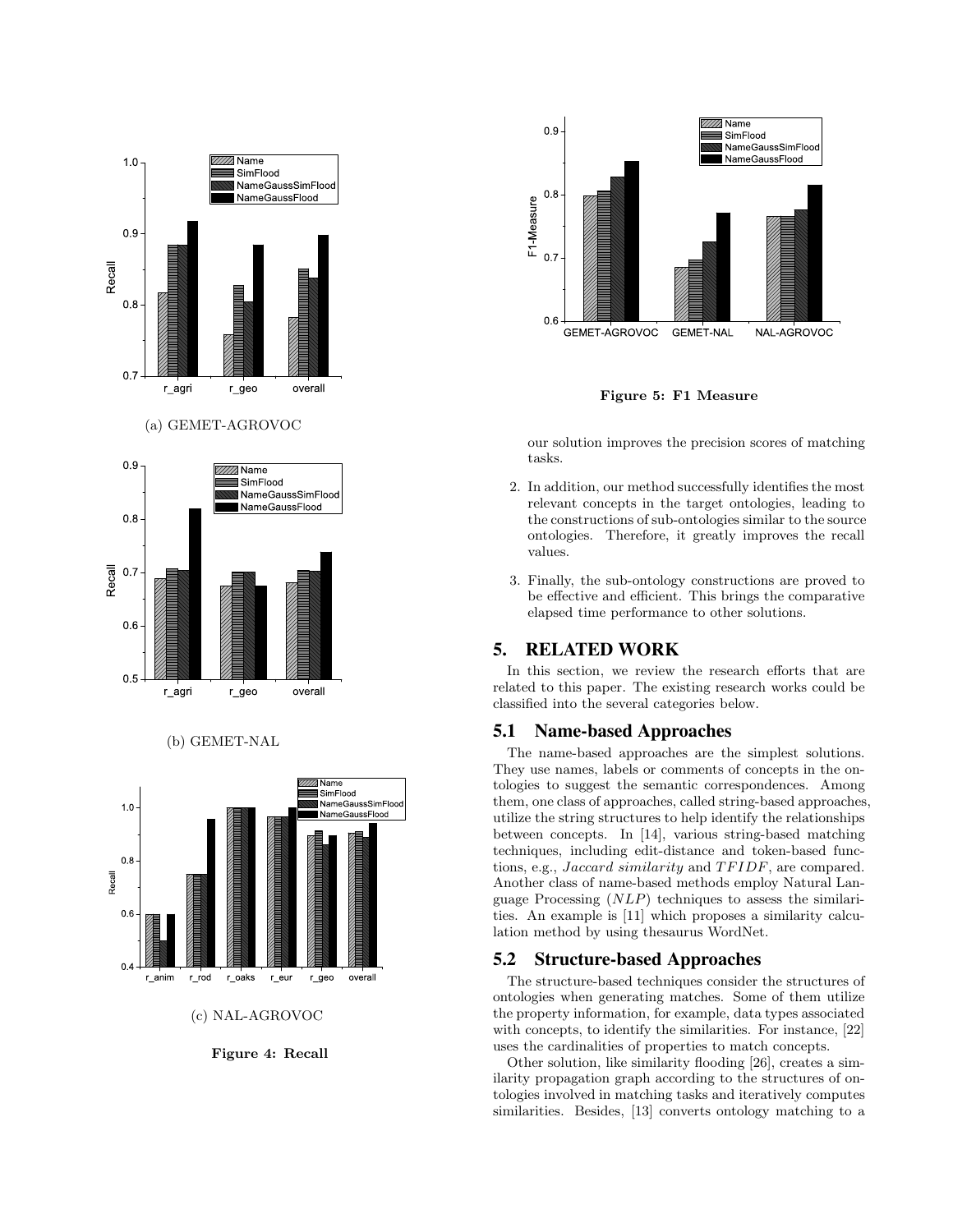

(c) NAL-AGROVOC

**Figure 6: Elapsed Time**

graph theoretic problem, then a polynomial-delay algorithm is adopted to enumerate the satisfying assignments of Horn formulas.

## **5.3 Instance-based Solutions**

As mentioned in Section 2, instances are also defined as components in ontologies. As a result, instance could be treated as "correct answers" of matching. In [31], the matching issues are formulated as classification problems and a machine learning technique is developed to learn the relationship between the similarity of instances and the validity of mappings between concepts. In addition, [21] constructs the semantic links between concepts based on the co-occurrence of instances. The basic idea behind is that the more significant the overlap of common instances of two concepts is, the more related the concepts are.

## **5.4 Background Knowledge Methods**

Recently, some researchers suggest to use background knowledge to improve the performance of ontology matching. For example, when constructing the semantic correspondences between the otologies with different languages, a dictionary could be properly used to fill the gap between the languages. Background knowledge could be of various formats, such as large scale ontologies, online dictionaries and even the web pages distributed in Internet. [18] presents a novel approximate method to discover the matches between concepts in directory ontology hierarchies. It utilizes Google search engine to define the approximate matches between concepts, and finally shows a Google distance based weight measurement. In [9], Foundational Model of Anatomy (FMA) ontology is used as the context to match other medical ontologies into the concepts of anatomy domain.

## **5.5 Reasoning-based Techniques**

As one of the components of ontologies, the axioms describe the semantics and logic in the ontologies. Some inference techniques then take advantages of the axioms. [30] proposes an interesting algorithm (ILIADS) that tightly integrates both data matching and logical reasoning to gain better performance of ontology matching. They achieve this by implementing an OWL Lite reasoner which can control the order of applying axioms.

## **6. CONCLUSION**

In this paper, we propose a novel ontology matching approach to improve the performance of unbalanced ontology matching. The core of the solution is that we utilize Gauss Function to calculate the relevances of concepts in a heavyweight ontology to a lightweight ontology. Based on the relevance values computed, a sub-ontology which is maximally "similar" to the lightweight ontology is constructed. This makes it plausible to apply the fine-grained yet resourceconsuming matching methods next. We carry out extensive experiments by using real world datasets. Experimental results clearly demonstrate the effectiveness and efficiency of the approach.

# **7. ACKNOWLEDGEMENTS**

This work is supported by the Foundation of China under Grant No.90604025, the Major State Basic Research Development Program of China (973 Program) under Grant